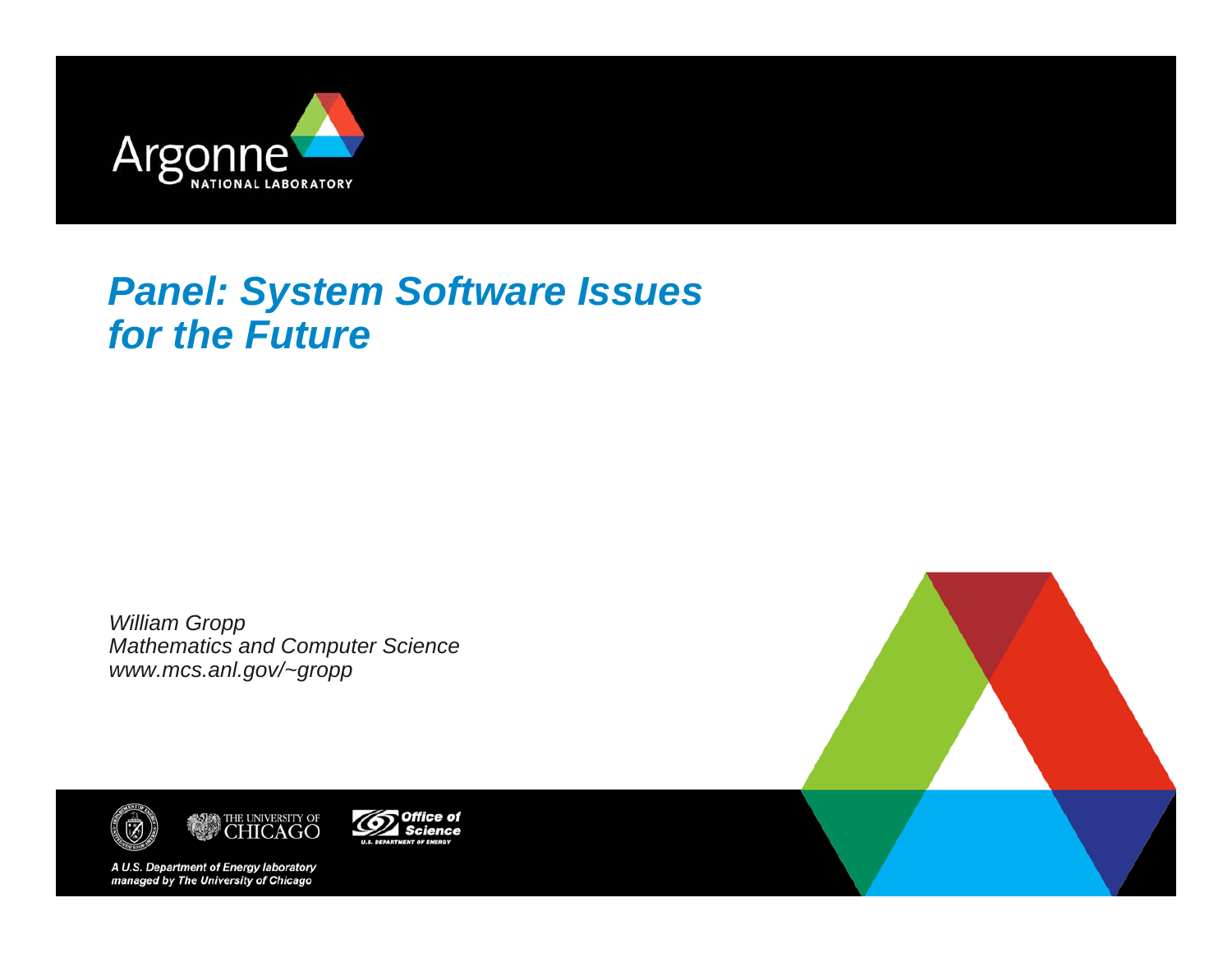#### *Panelists*

- Bill Gropp, panel chair (Argonne)
- $\mathbb{R}^n$ Satoshi Matsuoka (Tokyo Tech)
- **Alok Choudhary (Northwestern)**
- $\mathcal{L}_{\mathcal{A}}$ Henry Tufo (NCAR)
- Pete Beckman (Argonne)
- Todd Inglett (IBM)

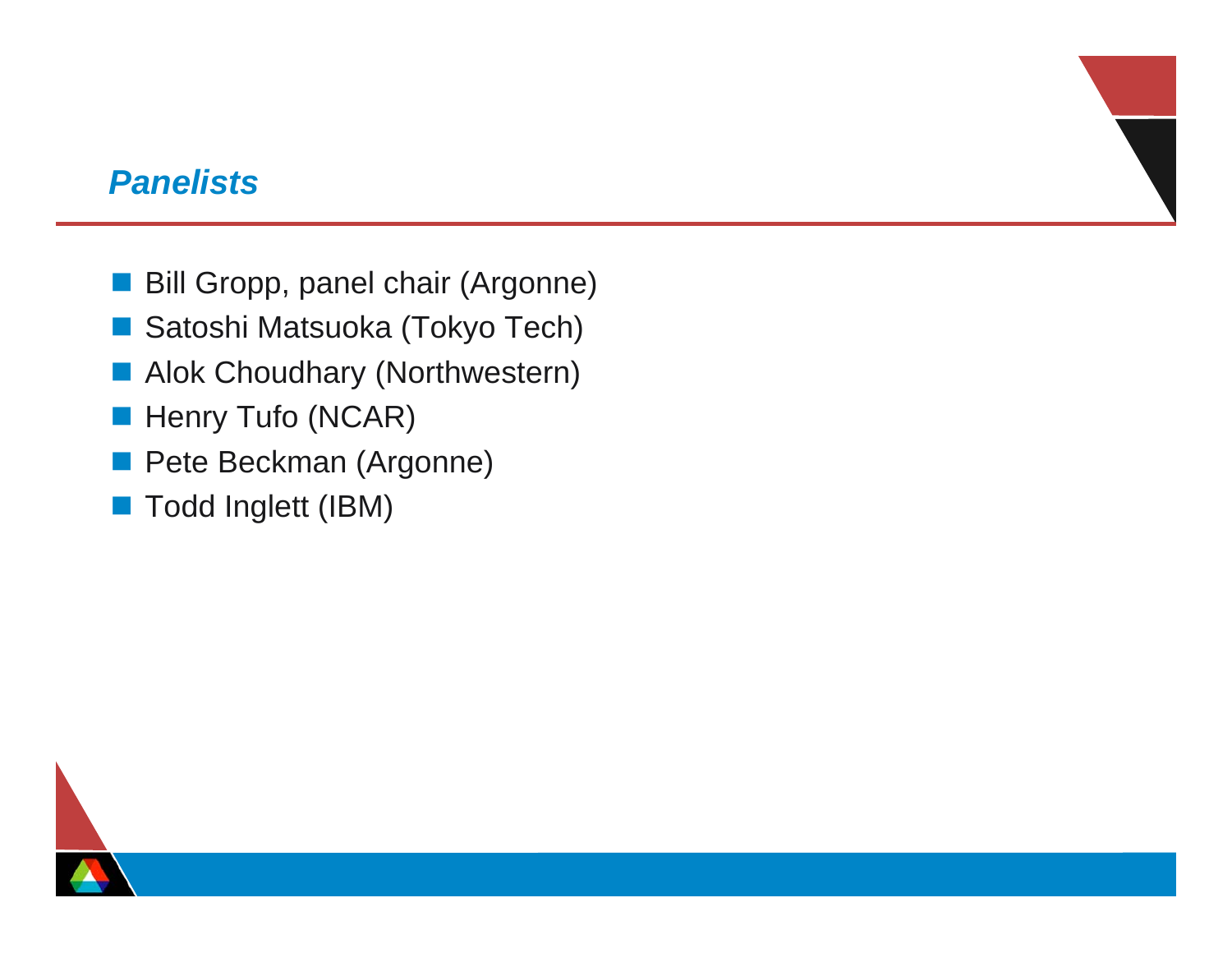### *Questions for Panel*

- 1. From the perspective of system software, what are the biggest challenges facing users of BG?
	- (Users can be system administrators or computational scientists. System software is anything that the user doesn't write.)
- 2. How can we quantify that challenge?
- 3. What can be done in the next year? In the next two years? Which of these are primarily software and which are strongly affected by hardware?
- 4. Are there opportunities for collaboration in solving some of these problems?

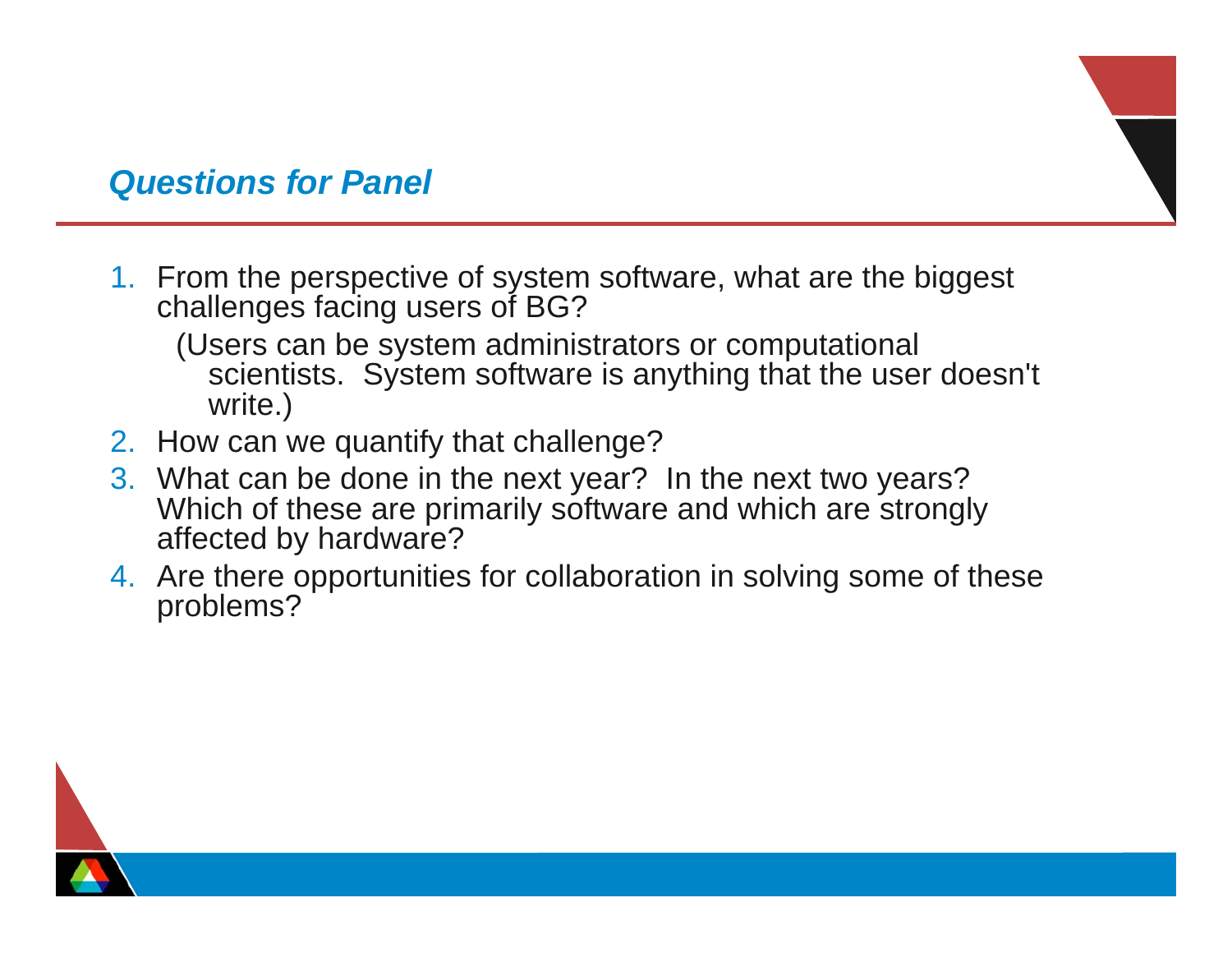## *My Answers*

- 1. Biggest challenge: Sustained performance
- 2. Quantification:
	- 1. Per-node performance, particularly with respect to systems of similar capability, and "scaled" processors (define a "processor" as the number of CPUs that are needed for 1 GFLOP of achieved performance)
	- 2. Scalability (once per-node performance is good)
- 3. What can be done: Must be software; better tools to transform code
- 4. Collaborations? Yes!
	- 1. Shared experiences in performance artifacts (Wiki?)
	- 2. Library of code transformation templates

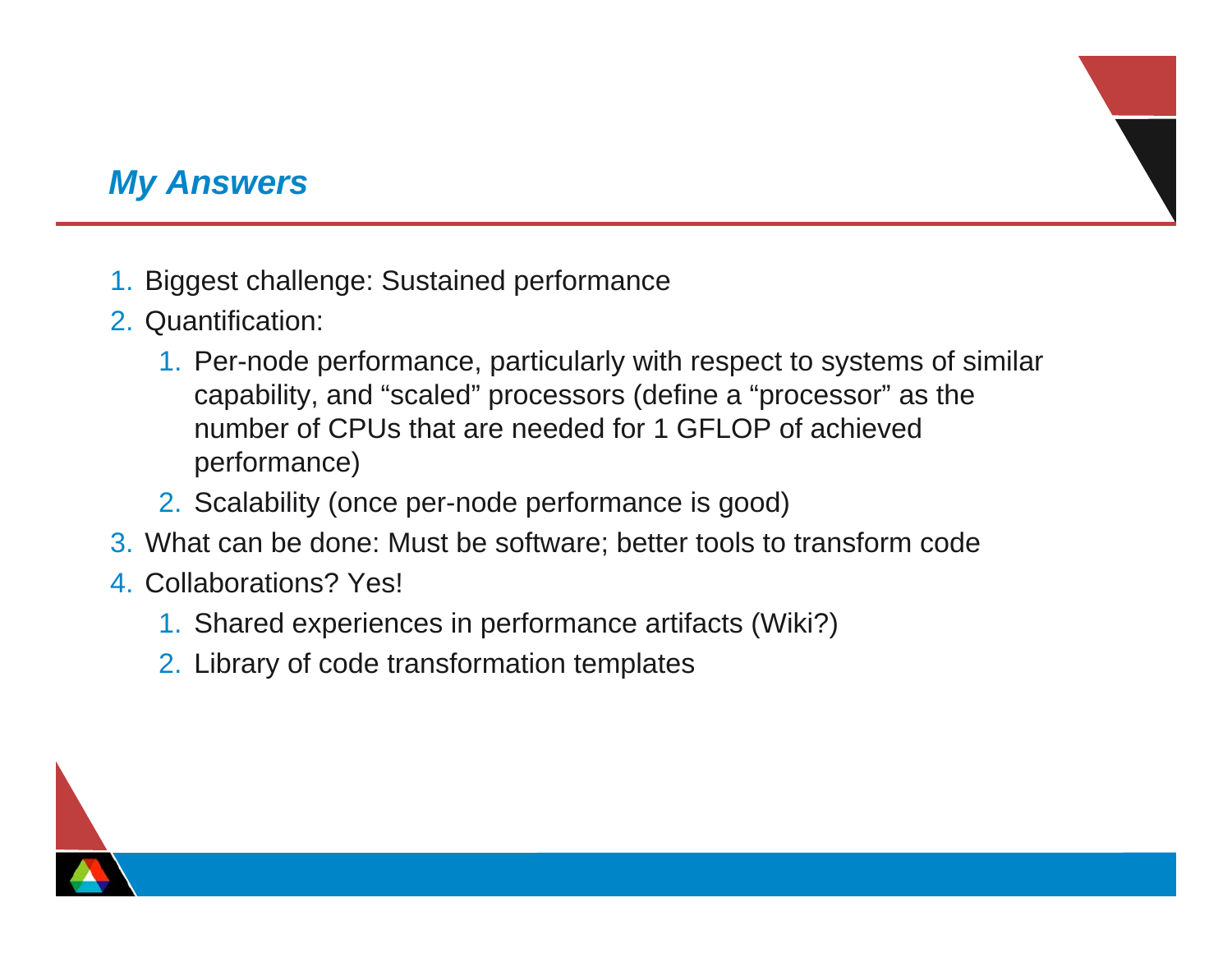### *Sustained Performance*

#### $\mathcal{L}^{\text{max}}_{\text{max}}$ Single node

- Using "double hummer"
- Managing memory hierarchy
- **Parallelism** 
	- –Managing topology
	- Detecting performance deficiency
	- Making efficient use of BG features (such as concurrent communication on each link)
- Interrogation
	- – Did you get what you expected?
		- *Use of double hummer*
		- *Cache efficiency*
		- *Did system apply specified topology?*

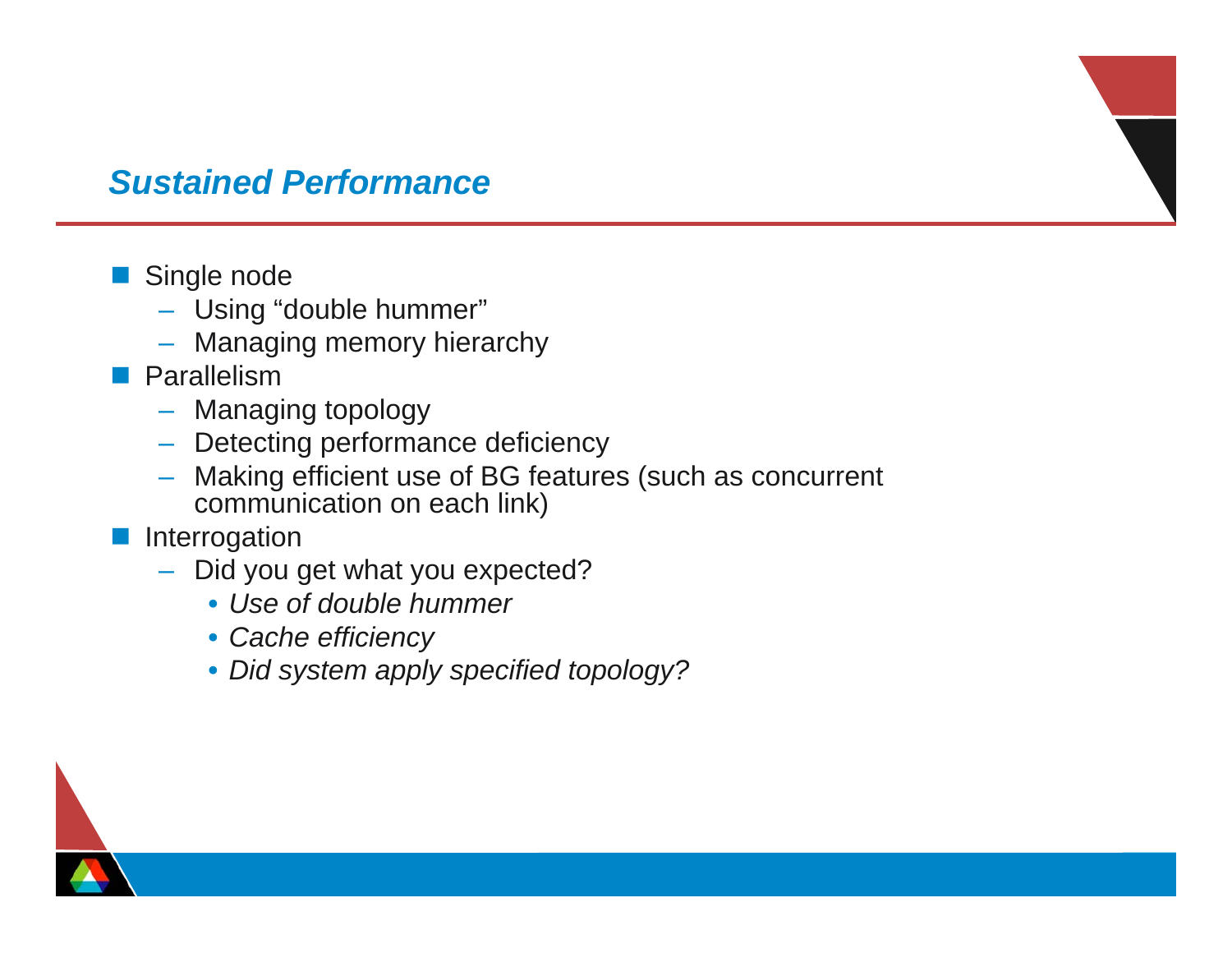# *Annotations example: STREAM triad.c for BG/L*

•

```
void triad(double *a, double *b, d
     {
      \frac{1}{x} --Disjoint;; var: a, bc --*/
       int i;
      double ss = 1.2;
      /* --Align;;var:a,b,c;; */
      for (i=0; i< n; i++)a[i] = b[i] + ss<sup>*</sup>c[i]; /* --end Align */
     }
                                            void triad(double *a, double *b, double *c, int n)
                                             {
                                            #pragma disjoint (*c,*a,*b)
                                               int i;
                                              double ss = 1.2;
                                              \prime^* --Align;;var:a,b,c;; \prime\primeif ( ((int)(a) | (int)(b) | (int)(c)) & 0xf == 0) {
                                              \_alignx(16,a);\_alignx(16,b);
                                              \_alignx(16,c);for (i=0;i < n;i++) {
                                               a[i] = b[i] + SS<sup>*</sup>c[i]; }
                                              } 
                                              else {
                                               for (i=0; i < n; i++) {
                                                  a[i]=b[i] + ss<sup>*</sup>c[i];}
                                              /* --end Align */
                                             }
Maintains portability of code:
• Original code runs
   everywhere
   Transformed code SIMD-
  friendly
                                                                            Resulting code is up to
                                                                            2.9X faster
```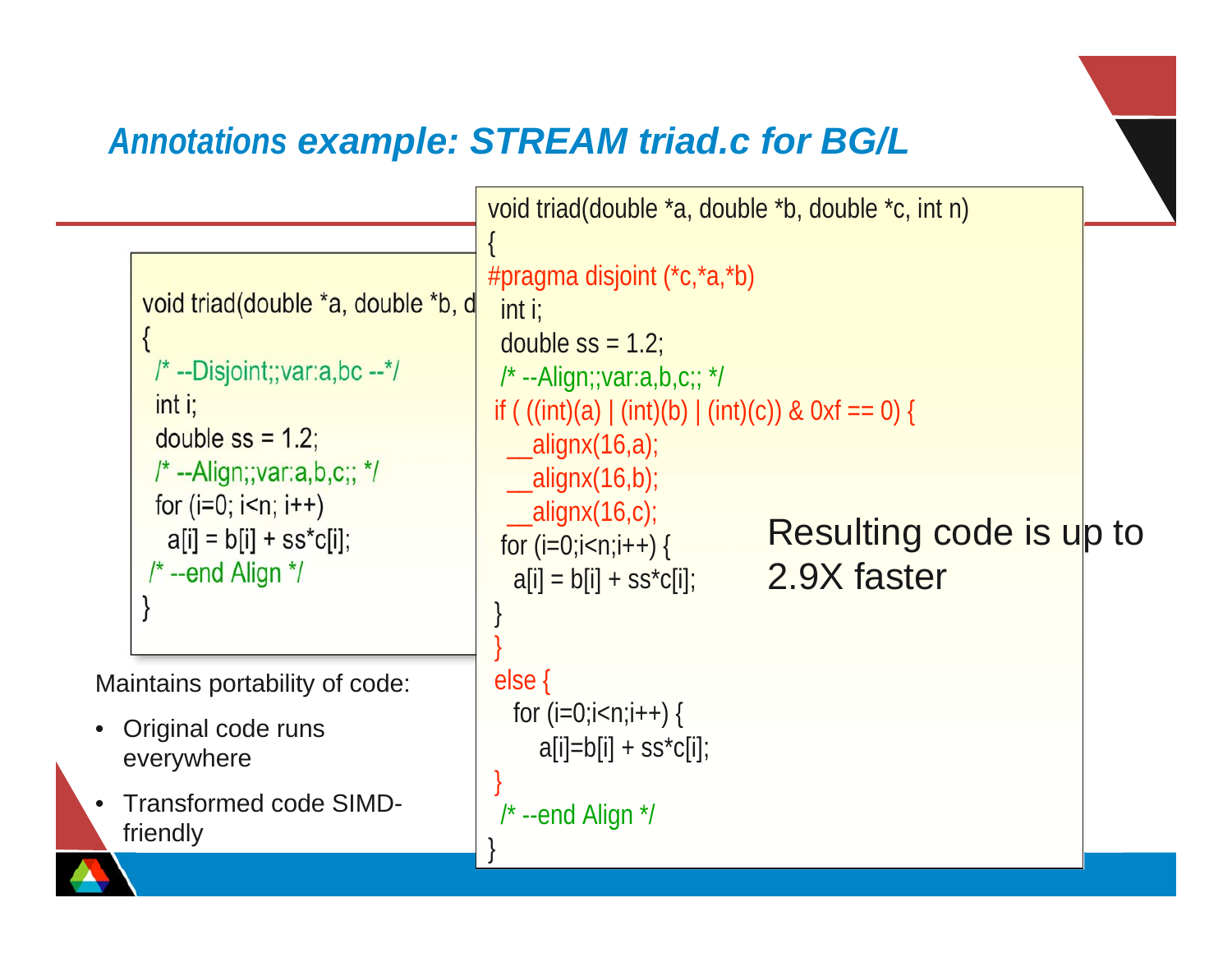### *Using Concurrent Links on BG/L*